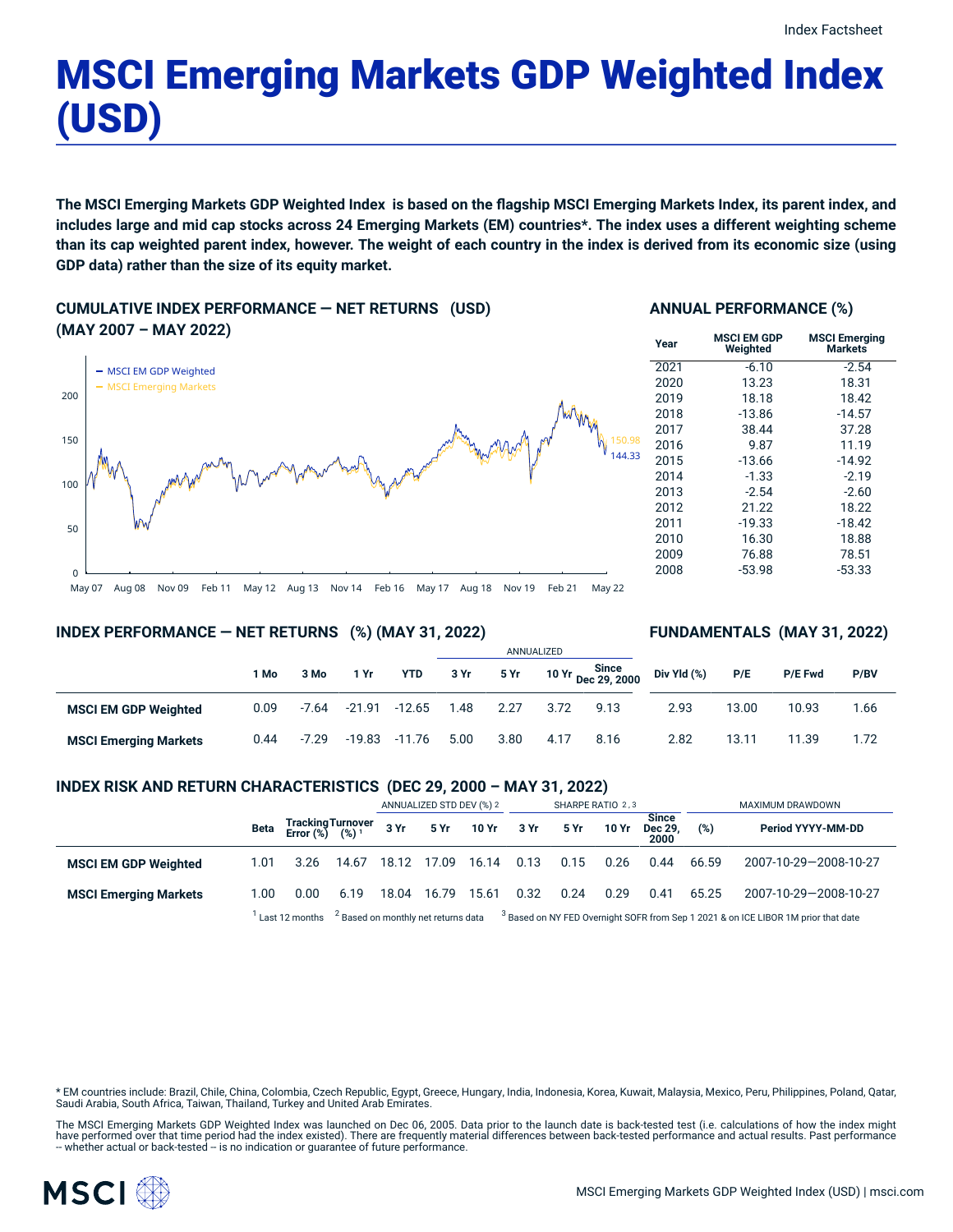#### **INDEX CHARACTERISTICS**

|                     | <b>MSCI EM GDP</b><br>Weighted | <b>MSCI Emerging</b><br>Markets |  |  |  |  |  |
|---------------------|--------------------------------|---------------------------------|--|--|--|--|--|
| Number of           | 1.393                          | 1.393                           |  |  |  |  |  |
| <b>Constituents</b> |                                |                                 |  |  |  |  |  |
|                     | Weight $(*)$                   |                                 |  |  |  |  |  |
| <b>Largest</b>      | 5.07                           | 6.89                            |  |  |  |  |  |
| <b>Smallest</b>     | 0.00                           | 0.00                            |  |  |  |  |  |
| Average             | 0.07                           | 0.07                            |  |  |  |  |  |
| <b>Median</b>       | 0.02                           | 0.03                            |  |  |  |  |  |
|                     |                                |                                 |  |  |  |  |  |

## **TOP 10 CONSTITUENTS**

|                                 | Country   | Index<br>$Wt.$ $(\%)$ | Parent<br>Index<br>$Wt.$ $(\%)$ | <b>Sector</b>     |
|---------------------------------|-----------|-----------------------|---------------------------------|-------------------|
| TENCENT HOLDINGS LI (CN)        | <b>CN</b> | 5.07                  | 3.86                            | Comm Srvcs        |
| ALIBABA GRP HLDG (HK)           | <b>CN</b> | 3.55                  | 2.70                            | Cons Discr        |
| <b>MEITUAN B</b>                | <b>CN</b> | 1.86                  | 1.41                            | Cons Discr        |
| SAMSUNG ELECTRONICS CO          | KR        | 1.53                  | 3.77                            | Info Tech         |
| CHINA CONSTRUCTION BK H         | CN        | 1.36                  | 1.04                            | <b>Financials</b> |
| <b>RELIANCE INDUSTRIES</b>      | IN        | 1.28                  | 1.40                            | Energy            |
| <b>TAIWAN SEMICONDUCTOR MFG</b> | TW        | 1.21                  | 6.89                            | Info Tech         |
| <b>BANK CENTRAL ASIA</b>        | ID        | 1.20                  | 0.43                            | <b>Financials</b> |
| JD.COM (HK)                     | CN        | 1.10                  | 0.84                            | Cons Discr        |
| VALE ON                         | <b>BR</b> | 1.06                  | 1.08                            | <b>Materials</b>  |
| Total                           |           | 19.23                 | 23.42                           |                   |

# **FACTORS - KEY EXPOSURES THAT DRIVE RISK AND RETURN MSCI FACTOR BOX**



## **SECTOR WEIGHTS**



# **MSCI FaCS**



Neutral factor exposure (FaCS = 0) represents MSCI ACWI IMI.

# **COUNTRY WEIGHTS**